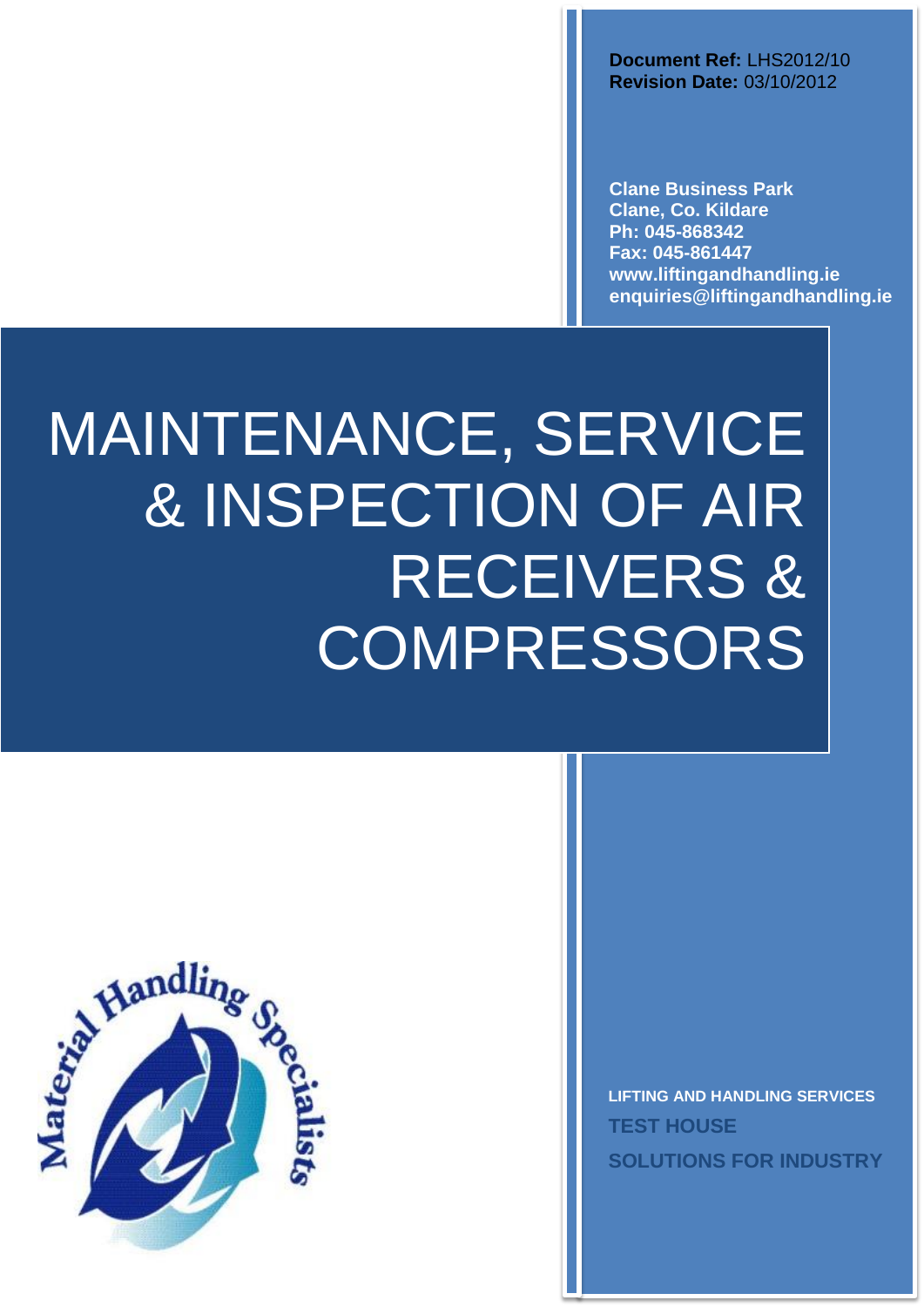### **Lifting and Handling Services Ltd.** *"Yours Partners in Safety"*



# Company Profile

Lifting and Handling Services is an independent Test House, carrying out statutory inspection and certification of materials handling and safety equipment, see enclosed listing. Our company takes inspection to the next level by combining the right people, processes and experience with personal attention to provide our clients with an unrivalled quality of service.

We were the first company of our kind in Ireland to develop a state of the art bespoke online safety management programme which our clients can access 24/7 to view a comprehensive suits of reports surrounding statutory inspection history, plant failures, repairs and statistical analysis.



Services Provided

Lifting and Handling Services provide the following services to our clients nationwide:

| $\checkmark$ | Maintenance, Service & Inspection of Air<br><b>Receivers &amp; Compressors</b> | of<br>Inspection and Certification<br>Statutory<br>$\checkmark$<br>Materials Handling & Safety Equipment |
|--------------|--------------------------------------------------------------------------------|----------------------------------------------------------------------------------------------------------|
| $\checkmark$ | Load Testing - Safety Equipment<br>and<br>Structural                           | Calibration & Certification of Torque Measure<br>$\checkmark$<br><b>Devices</b>                          |
| $\checkmark$ | Product Investigation & Reporting                                              | P.A.T. (Portable Appliance Testing) Solutions<br>$\checkmark$                                            |
| $\checkmark$ | Non Destructive Testing Services                                               | <b>Static Testing</b>                                                                                    |
| $\checkmark$ | Safety Management Consultation & Training                                      | Fuel Dispense / Pump Testing<br>✓                                                                        |
| $\checkmark$ | Accident & Incident Investigation                                              | Air Receivers & Pressure Vehicles                                                                        |
| $\checkmark$ | <b>Expert Witness</b>                                                          | <b>Fire Extinguishers Inspection</b><br>✓                                                                |
| $\checkmark$ | Safety Audits & Risk Assessments                                               | Access Equipment including ladders<br>✓                                                                  |
| $\checkmark$ | Ergonomics - Work Risk Analysis & Solutions                                    | CAD Design & Simulations for steel structures<br>✓                                                       |
| $\checkmark$ | Fire Safety Risk Assessment / Audits                                           | Pallet Racking and Storage Systems                                                                       |



The following defines that an "Air Receiver" is:

- a) any vessel (other than a pipe or coil, or an accessory, fitting or part of a compressor) for containing compressed air and connected with the air compressing plant,
- b) any fixed vessel for containing compressed air or compressed exhaust gases and used for the purpose of starting an internal combustion engine,
- c) any fixed or portable vessel (not being part of a spraying pistol) used for the purpose of spraying by means of compressed air any paint, varnish, lacquer or similar material, or
- d) any vessel in which oil is stored and from which it is forced by compressed air

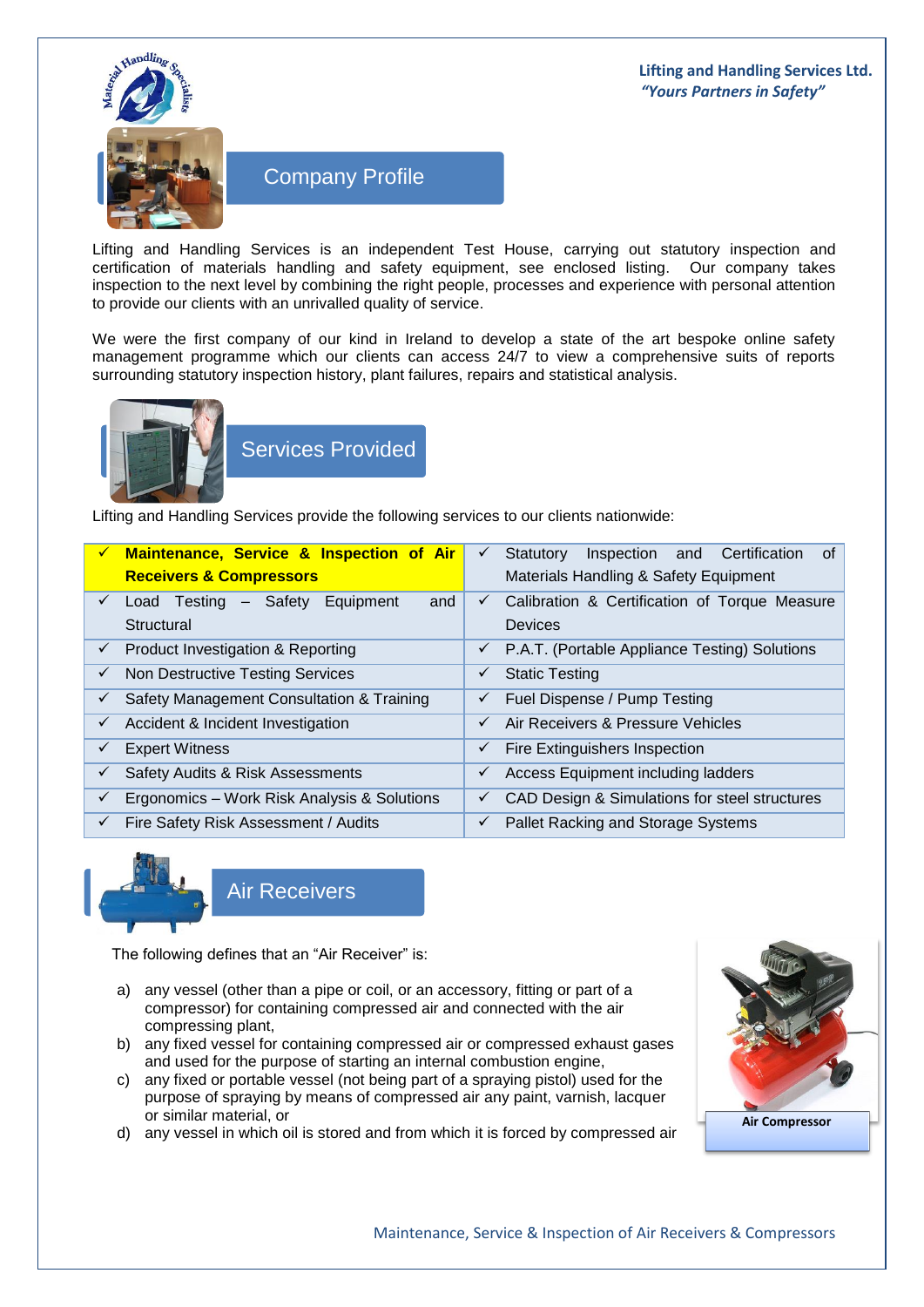

## **Lifting and Handling Services Ltd.** *"Yours Partners in Safety"*

An air receiver is essential to every compressed air system to act as a buffer and a storage medium between the compressor and the consumption system. There are in principal two different air receivers in a compressed air system:

- PRIMARY receiver located near the compressor, after the after-cooler but before filtration and drying equipment
- SECONDARY receivers located close to points of larger intermittent air consumptions



Both manufacturers and users should be familiar with the statutory requirements applying to compressed air systems and air receivers. These are principally contained in the pressure systems and transportable gas containers regulations 1989. Additional recommendations are given in the approved code of practice <sup>s</sup>afety of pressure systems. Requirements for inspection and testing Air Receivers are prescribed in S.I No 445 of 2012 Safety, Health And Welfare At Work (General Application) (Amendment) Regulations 2012. There would be an air receiver as part of most compressors.

In premises where the air receivers must be cleaned and examined at regular intervals and for air receivers with a value of pressure times volume greater than 250 bar litres, the nature and frequency of the examination must be contained in a written scheme of examination. The written scheme of examination drawn up or certified by a competent person will normally specify a period between examinations of 2000 hours, or annually, whichever is reached first.

When connected to an air compressing plant a receiver should either be constructed to withstand the compressor's maximum pressure safely, or be fitted with a safety valve and a pressure-reducing valve to prevent the receiver's safe working pressure from being exceeded. When providing a safety valve and pressure gauge for a set of air receivers that are interconnected and collectively supplied through a single pipe, they may be treated as one receiver, provided that:

(a) Any reducing valve or other suitable appliance is provided in the single supply pipe; and

(b) There is no means of isolating any interconnecting pipework.

The receiver should be fitted with a suitable safety valve complying with BS 6759, Part 2 or similar equivalent standard and adjusted so that air is allowed to escape as soon as the safe working pressure has been exceeded. It is essential that the valve is capable of discharging more air than the system can supply to the receiver.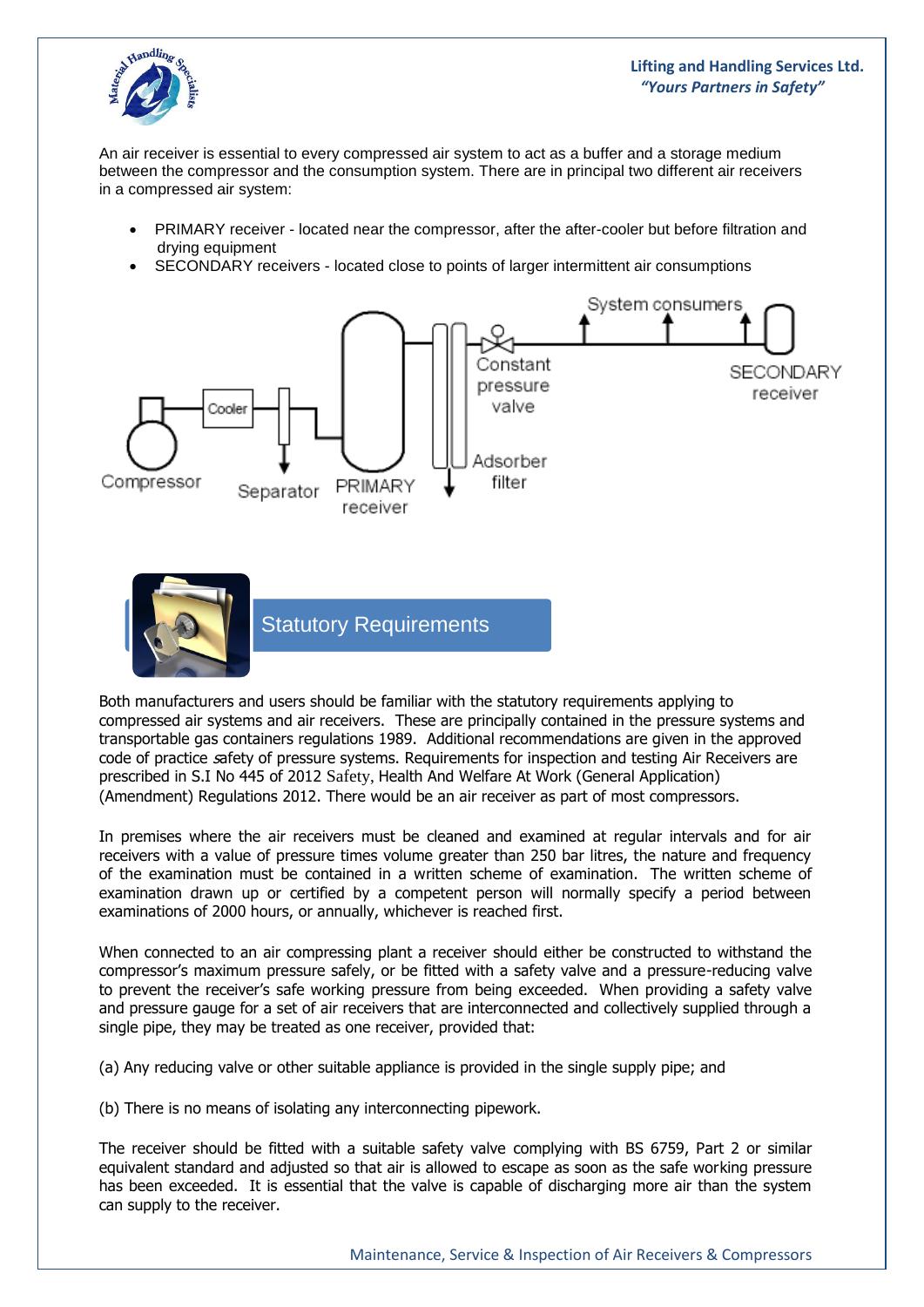

The receiver should be fitted with a correct pressure gauge complying with BS 1780 or similar equivalent standard and which indicates pressure in bar, lbf/sqin, or other suitable units.

There should be a suitable appliance, either manual or automatic, for draining the receiver. it is recommended that manual drain valves should be full bore and straight through, to minimise any buildup of debris which could prevent tight shut off. Automatic drain valves should have adequate capacity for liquid discharge, be designed to minimise debris build-up and have a manual override to check performance. A strainer positioned immediately upstream of the valve will help prevent debris buildup. Protection against freezing of valves will be required in low temperature conditions.

A receiver should have a suitable manhole, handhole or other means (as determined by the relevant standards, for example BS EN 286-1 specification for simple unfired pressure vessels designed to contain air or nitrogen and BS 5169 specification for fusion welded steel air receivers) to enable the interior to be thoroughly cleaned and inspected.

A receiver should be clearly marked, in a conspicuous position, with its safe working pressure and other relevant information required by the pressure systems and transportable gas containers regulations 1989. The details should be clearly visible on the vessel or a plate attached to it.

A receiver should be readily distinguishable. This can be achieved by painting on identification markings or by affixing a manufacturer's plate, giving the name of the manufacturer, serial number etc.

#### **Hazards**

The main hazard is that the vessel may explode because it's safe working pressure has been exceeded or because its ability to withstand pressure has been reduced through corrosion fatigue or internal coke fires for example.



General Information & Advice

All new air receivers should conform to BS EN 286-1 or BS 5169, where applicable, or to a standard providing equal integrity.

#### **Precautions**

To determine the required capacity, the compressor output and demand pattern need to be taken into account. As a guide, this will be between six and ten times the free air output of the compressor at normal pressure (litres/second). Many users try to save on initial cost and make the mistake of buying a receiver that is too small.

The drain valve, safety valve, examination holes and manholes need to be accessible.

The scale of any gauges needs to be clearly visible.

On large compressor systems the air receiver should be fitted with a fusible plug conforming to bs 1123, part 1. If a fire breaks out nearby, the plug will help to prevent an explosion by guarding against:

(a) The air temperature rising to the compressor lubricating oil flashpoint; or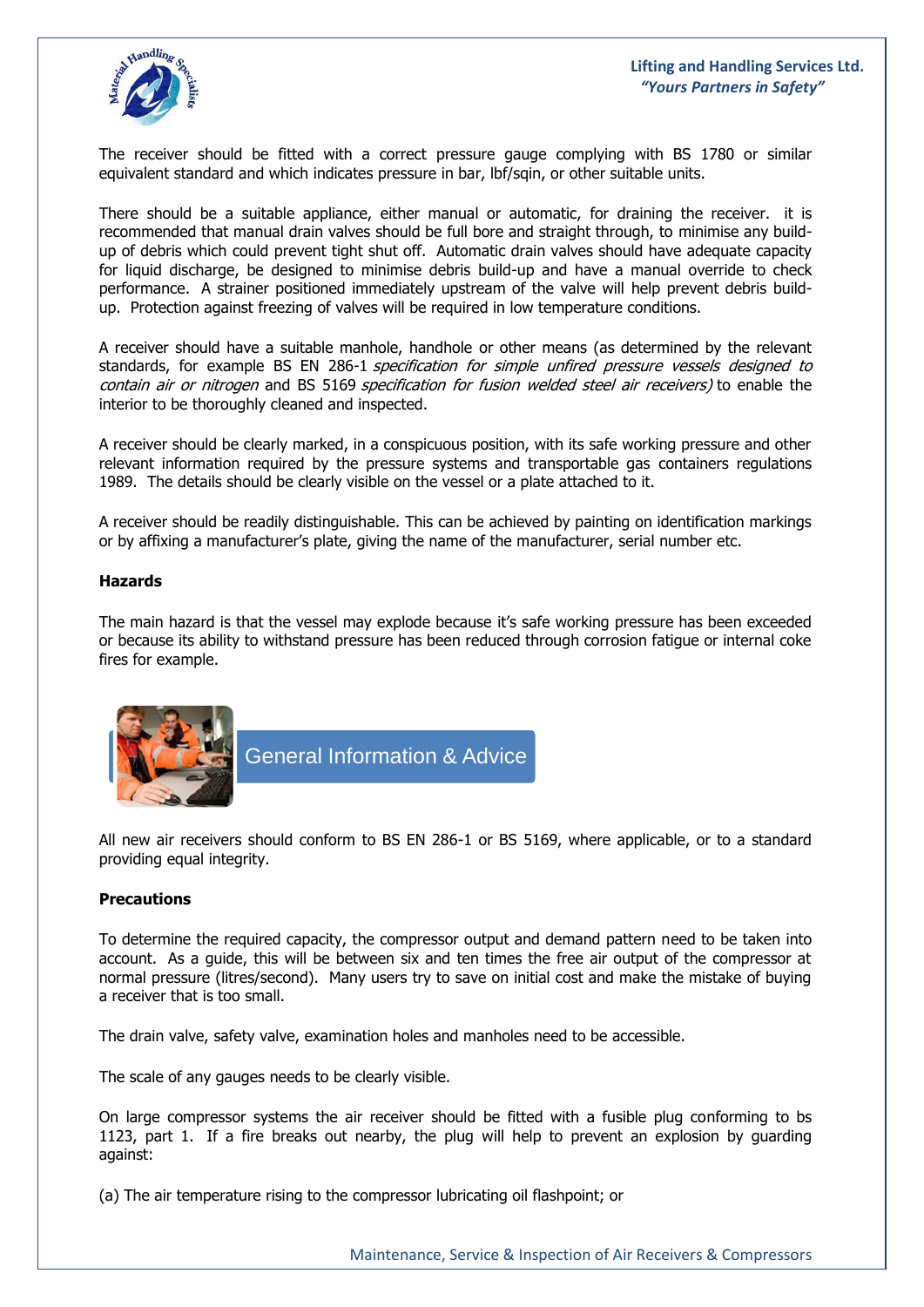

(b) An explosion occurring below the designed working pressure because of lost integrity owing to heat.

Welded-on brackets are often used to mount compressor-motor combinations onto air receivers. Where this is the case, welding should be to the specification and approval of the air receiver manufacturer. It should not be carried out indiscriminately because the welder may unwittingly weaken the receiver. Mounting brackets should be designed and fitted in accordance with the applicable air receiver standard. It is good practice to weld mounting brackets onto intermediate reinforcing plates rather than directly to the air receiver.

#### **COOLERS**

#### **Hazards**

Many aftercoolers are pressure vessels and the associated hazards are similar to those of air receivers.

#### **General information and advice**

Cooling plays an important part in the supply of good quality compressed air. Intercoolers and aftercoolers lower the temperature of the compressed air. These coolers are usually water or atmospheric air cooled. With very small air compressors the function of the aftercooler (ie the lowering of the dewpoint of the compressed air) is performed by the air receiver. For other cases a separate aftercooler will normally be necessary.



Air Receiver Information

(1) Every air receiver shall –

- a. Have marked upon it so as to be plainly visible the safe working pressure,
- b. In the case of a receiver connected with the air compressing plant either be so constructed as to withstand with safety the maximum pressure which can be obtained in the compressor, or be fitted with a suitable reducing valve or other suitable appliance to prevent the safe working pressure of the receiver being exceeded,
- c. Be fitted with a suitable safety valve so adjusted as to permit the air to escape as soon as the safe working pressure is exceeded,
- d. Be fitted with a correct pressure gauge indicating the pressure in the receiver,
- e. Be fitted with a suitable appliance for draining the receiver,
- f. Be provided with a suitable manhole, handhole, or other means which will allow the interior to be thoroughly cleaned, and
- g. In a case where more than one receiver is in use in the factory, bear a distinguishing mark which shall be easily visible.

(2) The requirement of paragraph (e) of subsection (1) of this section shall not apply to any such vessel as is mentioned in paragraph (c) or paragraph (d) of subsection (8) of this section.

(3) For the purpose of the provisions of subsection (1) of this section relating to safety valves and pressure gauges, any set of air receivers supplied with air through a single pipe may be treated as one receiver.

(4) In a case where suitable reducing valve or other suitable appliance to prevent the safe working pressure being exceeded is required to be fitted to a set of air receivers supplied with air through a